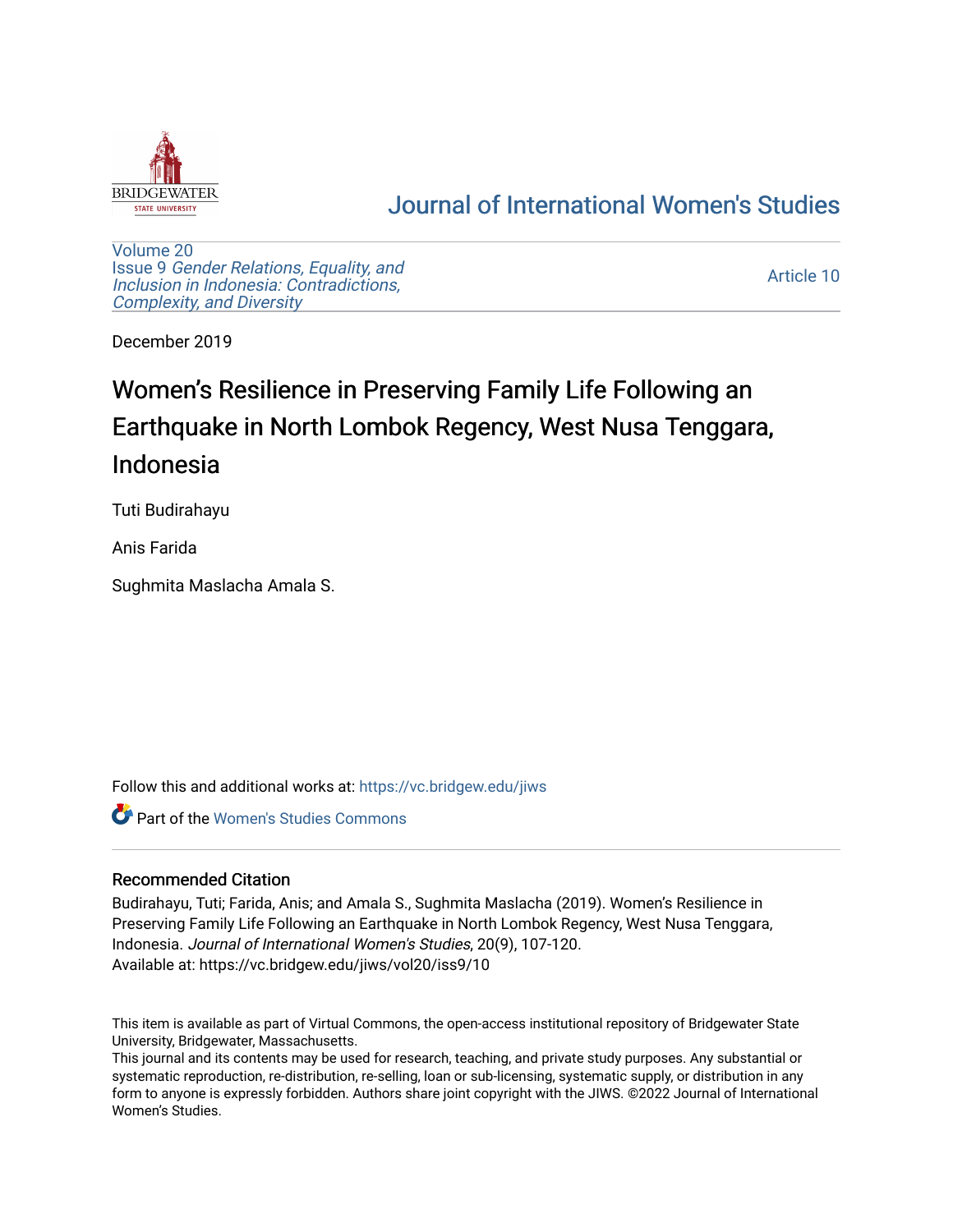Budirahayu et al.: Women's Resilience in Preserving Family Life Following an Earthquake

This journal and its contents may be used for research, teaching and private study purposes. Any substantial or systematic reproduction, re-distribution, re-selling, loan or sub-licensing, systematic supply or distribution in any form to anyone is expressly forbidden. ©2019 Journal of International Women's Studies.

# **Women's Resilience in Preserving Family Life Following an Earthquake in North Lombok Regency, West Nusa Tenggara, Indonesia**

By Tuti Budirahayu<sup>[1](#page-1-0)</sup>, Anis Farida<sup>[2](#page-1-1)</sup>, Sughmita Maslacha Amala S.<sup>[3](#page-1-2)</sup>

#### **Abstract**

The earthquake in Lombok, West Nusa Tenggara, in August 2018 not only damaged the environment and the area around the epicenter but also shook public order. The shaking of economic and social infrastructure is being paid for by unpreparedness in facing disasters, and this is compounded by the mental deterioration of the community due to the loss of family members. This study aims to describe women's abilities during the aftermath of the disaster, and their efforts to overcome economic and social problems within their families. We also observed women's collective efforts as a way to eliminate trauma (trauma healing). This study employed a qualitative approach by interviewing eight housewives with direct experience in dealing with natural disasters. The study was conducted in four sub-districts: Gangga, Tanjung, Gondang, and Pemenang, North Lombok Regency. Data collected by observation and in-depth interviews. The theory used in this study is about the role of women who tend to be more caring and able to provide care to their environment, both in the family and community, and women's awareness to build collective action in overcoming shared problems. The results of this study showed that women 's resilience in facing disasters has been tested, supported by their ability to help each other and care for their families and the environment. In addition, women's involvement in joint business activities before the earthquake helped to restore the social, economic and psychological conditions experienced by women and their families due to the earthquake. The study also found that the involvement of women in a joint business activity that took place before the earthquake was able to be a rescue valve to restore the social, economic and psychological conditions experienced by women and their families due to the earthquake. Activities undertaken by women in their collectivity can be a way of healing trauma, which is useful for women's resilience in the face of disasters, and also for families and society and for families and society as a whole because the rise of the joint business group will economically resonate with the environment, which is still in a collapsed and uncertain condition.

*Keywords:* Collective, Disasters, Trauma Healing, Women, Resilience, Indonesian women, disasters Indonesia

# **Introduction**

Indonesia's geographical position is located in the ring of fire that is vulnerable to various natural disasters, such as volcanic eruptions, earthquakes, landslides, tsunamis, and others. Such conditions should ideally be anticipated by community readiness in facing inevitable disasters. However, in reality mass panic and an unprepared community lead to various problems

<span id="page-1-0"></span><sup>&</sup>lt;sup>1</sup> Faculty of Social and Political Sciences, Universitas Airlangga, Surabaya, East Java, Indonesia.

<span id="page-1-2"></span><span id="page-1-1"></span> $^2$  Faculty of Sharia and Law, Universitas Islam Negeri Surabaya, East Java, Indonesia.<br> $^3$  Faculty of Social and Political Sciences, Universitas Airlangga, Surabaya, East Java, Indonesia.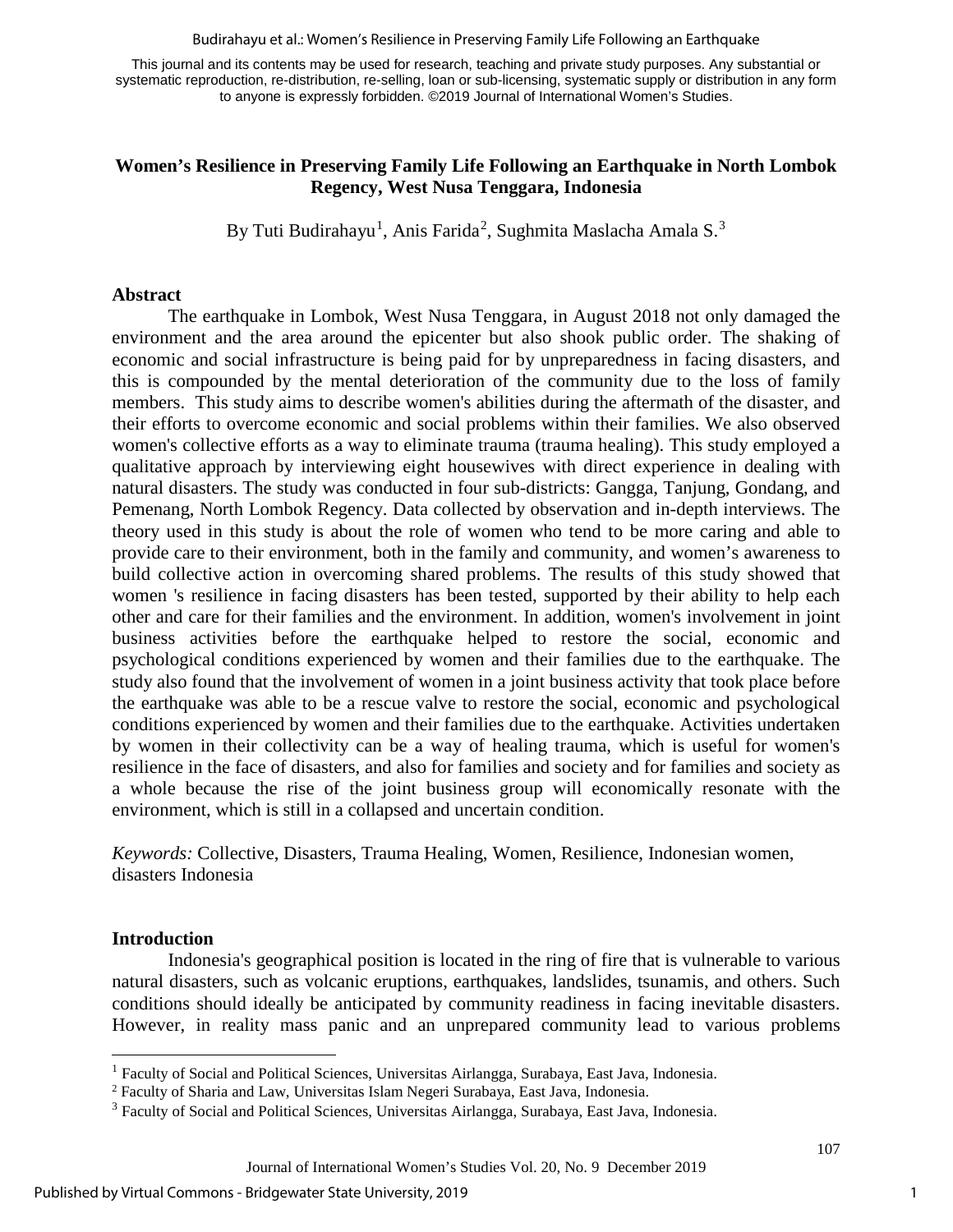whenever a natural disaster strikes an area. Not only will they influence communities affected by disasters, but also the government and stakeholders will struggle to coordinate rescue plans for victims. The distribution of aid, the establishment of shelters, the placement of volunteers, looting, to intolerance or other intertwined issues add to the chaotic nature of handling natural disasters in Indonesia (Widayatun & Fatoni, 2013; Maarif et al., 2016; Martono et al., 2019). Likewise, disaster management in Lombok, West Nusa Tenggara, faced problems both horizontal and vertical. Conflicts between volunteer groups in setting up command posts, conflict based on SARA issues, conflict over the distribution of aid, and various other conflicts colored the disaster management efforts in Lombok. Among these various problems, earthquake victims must fight for their lives, and cannot fully depend on assistance from the government, private sector or other community groups involved in disaster management.

Damage to economic infrastructure, such as electricity, access to telecommunications, water, sanitation, and road damage, has paralyzed economic conditions, particularly the tourism sector which is the main sustaining income of the community and local government in North Lombok. The new lives of disaster victims in refugee camps with all limitations requires the ability to adapt and recover, both in economic, social and psychological terms. Women in such conditions support the existence of communities that seem to have resilience (Reyes & Lu, 2016; Fajarwati et al., 2016; Pongponrat & Ishii, 2018; Puspitasari et al., 2018; Hasan et al., 2019; Dube & Mhembwe, 2019). Organizing public kitchens, caring for families, saving items for survival, and even empowering family members to survive is the women's responsibility. Basen on socio-cultural norms, women are closely attached to domestic work where their roles as housewives are due to patriarchy (Yesyca, 2018). This study aimed to describe the women's efforts to survive while also supporting their families, both individually and collectively, in the midst of unstable post-disaster conditions. Women's participation has been identified as an effective way to motivate and mobilize communities to reduce the risk of earthquakes and increase resilience (Hemacandra et al., 2018; Moreno & Shaw, 2018). This study was conducted with the paticipation of several married women in North Lombok. The research locations were selected in the three districts that experienced the greatest earthquake impacts, namely: Pemenang, Gondang and Gangga.

Studies on disasters have been widely carried out, including Gokhale (2008), Felix et al., (2013), Ganapati (2012), Manyena (2014), Juth et al., (2015), Guarnacci (2016), Yumbul et al., (2018), and Story et al., (2018). These studies have explained that women and families have a significant role in reducing the occurrence of emotional disturbances and stress in children. In addition, women are considered quite capable of building good emotional relationships in the family. Based on these studies, it could be inferred that women have the ability to adapt more quickly than men, where women have a greater burden and strength that must be borne during a disaster. By maximizing social capital, women are able to protect themselves and their families.

Gender theories or perspectives that explain the power of women include the ability of women as carers and guardians of family survival, even without being paid. Ungerson (in Davis et al, 2006: 273) stated that women are often identified with the task of caring for the family and household, and it is considered as unpaid work in the informal sector, where women dominate such jobs. Socialist feminists see the role of women in the task of caring for and looking after the family as a series of activities in which women can organize themselves, even under a patriarchal structure, to provide resources used in caring for their husbands and children (Delphy & Leonad, 1992, in Davis et al., 2006: 274). Another theoretical perspective used in this study was Kaplan (1982) thinking about women's awareness and collective action. Kaplan argued that women's

2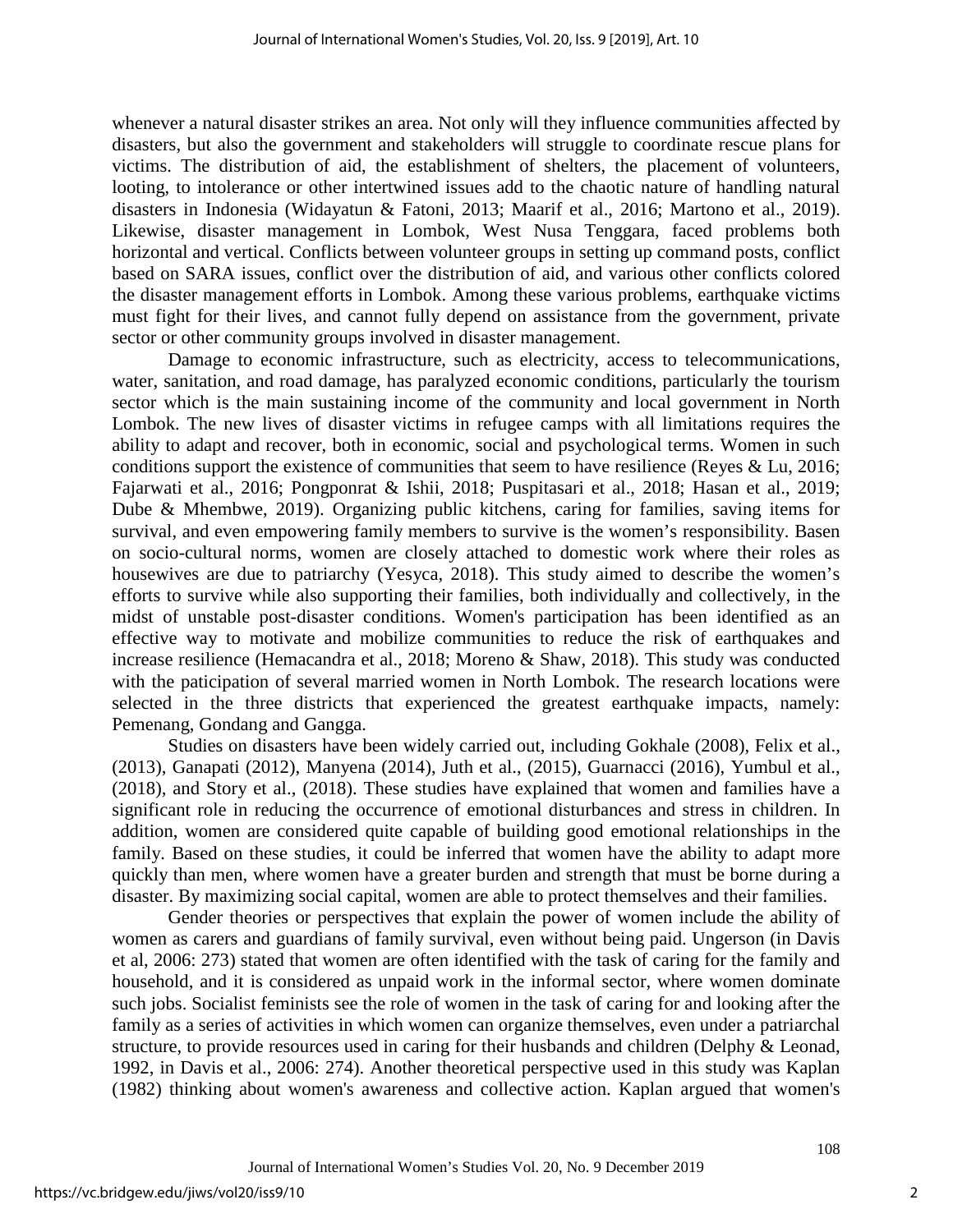awareness is centered on the rights to obtain gender equality in relation to women's social care actions in order to survive.

#### **Research Methods**

This study employed a qualitative method with the aim of describing the ability of women victims of the earthquake to survive. The study subjects were eight women who had become mothers, aged 25 to 51 years old living in three districts, namely Pemenang, Gangga and Tanjung, North Lombok Regency, West Nusa Tenggara, Indonesia. Data was extracted by indepth interviews based on the following research questions: how did women cope with disasters? What were the women's efforts to survive with their families after the disaster? Was there any women's collective efforts in dealing with the effects of disasters? This study was based on the assumption that women's resilience in facing disasters was far better than that of the men. This argument was in line with theories about gender relations theories (Connell, 2009) about the ability of women who tend to have a caring nature (Ungerson, in Davis et al., 2006) and theories about women's awareness and collective action (Kaplan, 1982), in which women can be considered tough and able to survive during various difficulties, even though they are in a marginalized situation. The data collection method was carried out by observation and in-depth interviews with research subjects. Furthermore, the primary data in the form of transcripts from the results of interviews were processed by categorizing data based on themes and research subjects for later analysis by comparing the results of previous studies and theoretical studies presented in this study.

#### **Results and Discussion: Experience in Facing Earthquakes**

A series of earthquakes struck the island of Lombok, West Nusa Tenggara in 2018. The first earthquake hit in July 2018, followed by following earthquakes on August 5 and August 19, 2018. The disaster occurring on August 5, 2018, at 19:46 local time was the largest and the main shock in the series of earthquakes to have hit Lombok. The earthquake measuring  $M_w$  7 was located at a depth of 32 km. As reported by Tribun (2018), the epicentre of the earthquake was located at the northern slopes of Mount Rinjani. It was also caused by a shallow thrust fault on or near the Flores Back Arc Thrust.

The Indonesian National Board for Disaster Management reported that 259 people had been confirmed killed, 1,033 had been seriously wounded, and 270,168 people had been displaced by the earthquake. Most of the deaths occurred in North Lombok Regency (212 people), followed by West Lombok Regency (26 people), East Lombok Regency (11 people), Mataram City (6 people), and Central Lombok Regency (2 people) (Viva.co.id as cited by Hidayat, 2018). It was reported by Republika (Sadewo, 2018) that 22,721 houses had been damaged. A lack of technical knowledge about earthquake-resistant construction and building regulations, coupled with low economic ability, exacerbated the damage. As a result, the earthquake managed to inflict around 1 trillion rupiah in damage from five sectors, namely housing, infrastructure, productive economic, tourism, social culture, and cross-sectoral.

By observing the strength of the earthquake shocks in Lombok, it is understandable that it causes chaos of social, economic and psychological conditions experienced by the people in the North Lombok Regency who suffered the most damage. If all members of the community and government officials do not immediately and quickly work together to overcome the effects of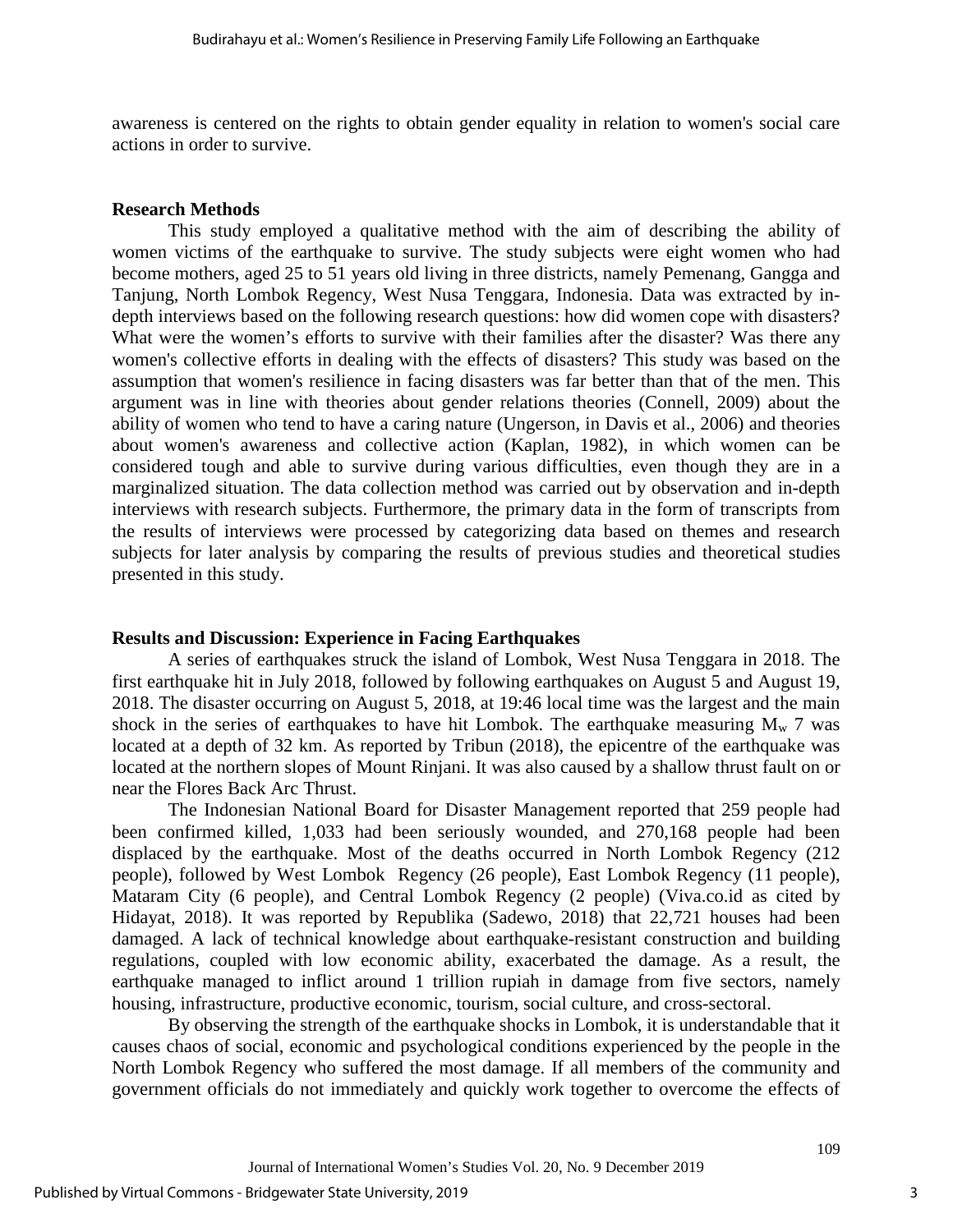such disasters, the people in the earthquake-affected areas will likely experience prolonged trauma and lose their hope in facing their future lives. Community groups that appear to be most vulnerable due to the earthquake are the elderly, pregnant women and children. There were the elderly who could not walk, had limited vision and illness in the affected area. Pregnant women also had difficulties in saving themselves due to fairly heavy pregnancy conditions. When the earthquake shocks repeatedly struck, several pregnant women almost fell and some even gave birth in a chaotic situation. Many children were separated from their mothers or families, because their parents were still working in the fields or outside the home at the time of the earthquake. However, this fear is actually able to form cognition and motivates adaptive responses, so that fear and preparedness have interrelated relationships (Backer et al., 2017). This condition was experienced by Umu Hidayat who lived in Pemenang Subdistrict:

*"We were all vulnerable. But the most vulnerable ones were children, because the earthquake made our children could not get good services, especially in terms of health. They had to stay in the mountains, even staying for a few days without a roof. "(Umu Hidayat, Pemenang Subdistrict)* 

Besides destroyed houses and displaced families, the earthquake victims around the epicenter of the earthquake lost their jobs. Most residents in the North Lombok area living near to the coast lost their livelihoods, especially those working in the tourism sector. The following condition was stated by Umu Hidayat:

*"Most physical infrastructure were destroyed, offices were also destroyed, houses could be said to be 85 percent destroyed. The impact mostly affected people who did not have a place to live. Second, jobs were no longer available, especially us in Pemenang subdistrict which was almost 85 percent were dependent on tourism. "(Umu Hidayat, Pemenang Subdistrict)*

The number of tourists in Lombok plumetted following the earthquake. Most of the foreign tourists returned to their respective countries, while the natives were still traumatized when approaching the beach. This condition severely hit the Lombok people who made income from the tourism sector, such as Tanjung Subdistrict residents who lived in the coastal areas which were very popular with foreign tourists. The most severe impact was felt in the first two months after the big earthquake and aftershocks struck the area. The impact of the earthquake was also felt psychologically by the community, such as deep trauma, especially when displaced families were apparent, and when they were afraid of not being able to gather again with all family members.

Aside from losing families, homes, jobs, other difficulties experienced by people affected by the earthquake was damage to supporting facilities, such as electricity, water, and difficulties in obtaining basic food ingredients. Most of the houses were destroyed because they were not too sturdy. There were some houses which were built on the bricks without strong supporting iron pillars. However, this problem was soon resolved because the local people had a kind of shelter called a *Beruga*, which was used as a place to rest and sleep that was made of bamboo and a tassel roof.

Even though the affected people faced difficult natural, social, and economic conditions, their ability to recover seemed to have been cultivated through mutual help. As a study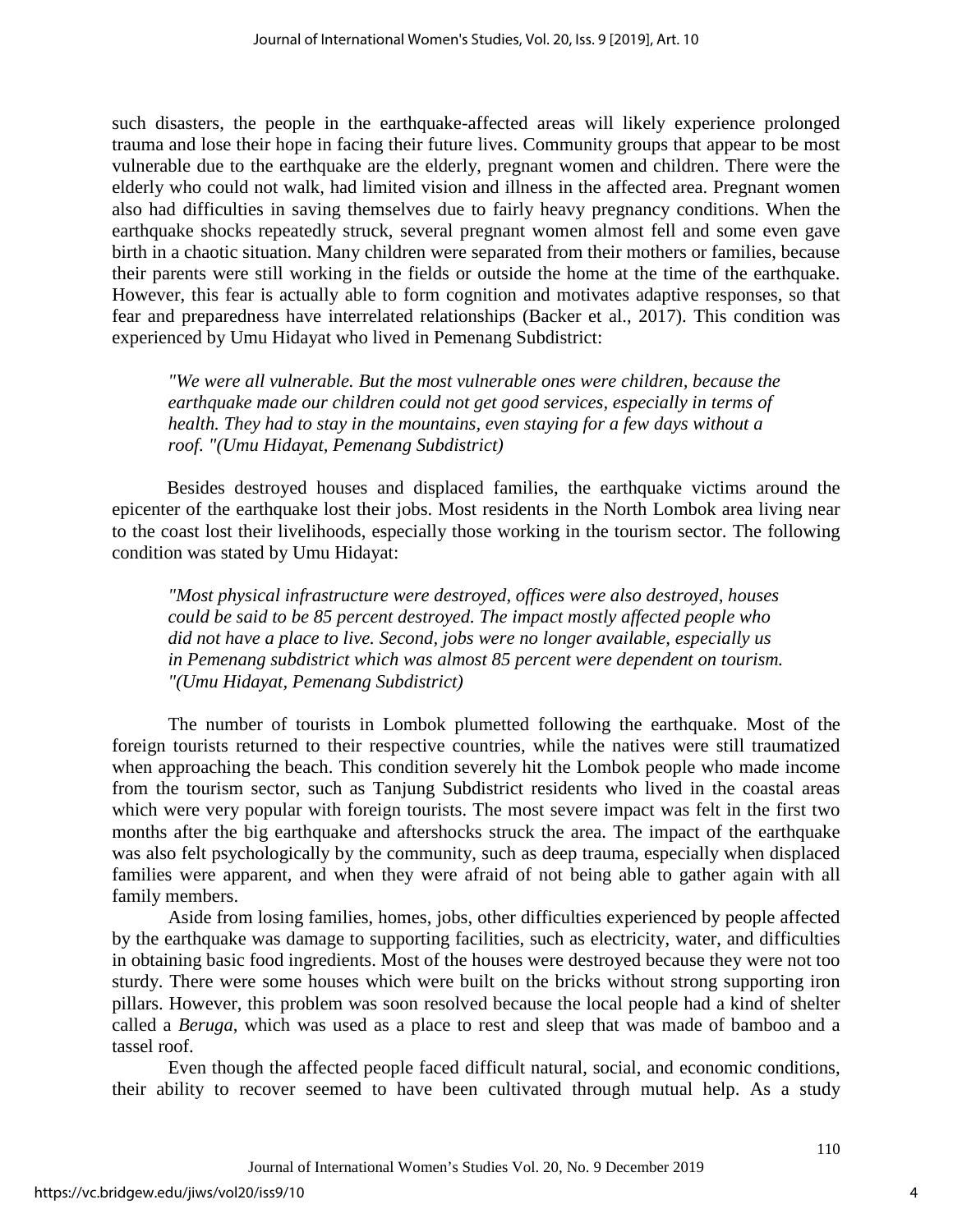conducted by Welton-Mitchell et al., (2018) concluded, there was a joint effort with a group that made the community able to rise again after the disaster. These results point to the value of a brief, group-based, mental health integrated disaster preparedness intervention, administered a few months after an acute event such as the earthquake. Umu Hidayat shared a story when the community was able to share and help one another in resolving post-earthquake problems.

*"If we compare the life order before the earthquake, of course the community will be very bad. The first thing they thought of at that time was how they lived and survived with everything they had. Even though at that time they only survived with instant noodles, but if I recalled that time, the people seemed to be able to unite with what they experienced. Even without electricity and water, they could live together by helping each other for their daily needs even if only with noodles.*  Alhamdulillah*, the shops in our area voluntarily provided basic food needs to cope with limited food sources. "(Umu Hidayat)* 

During the post-earthquake recovery period, the community still lived in refugee camps for three to six months. However, they did not just stay silent in the camps.They slowly began to improve their own houses, so they would not continue to live in refugee areas. Along with the efforts of residents to repair houses, the government then also began to implement a policy of providing grants for the community to build their future. In practice, the policy was not realized quickly because of the many types of houses offered to residents. Sumarni shared her story when her family had to immediately repair the house and was given several offers of assistance from the government:

*"We lived in the refugee camp for around 3 months, while we slowly repaired the house. If we waited for government's assistance, we could not move out of the camp. Only after our house was finished, we were no longer living in the camp. It was important for us even though we only used a bed fence (bamboo) to sleep. We then got an offer to build a house from government funding assistance. "(Sumarni, 35 years old, Sigar Penjalin Village, Tanjung District)* 

In October 2018, about three to four months after the earthquake, the central and regional governments coordinated to list residents who were displaced and offered various alternative houses for them. Residents then prepared a document as a requirement for receiving assistance which was assisted by facilitators from the local government. There were two types of assistance offered by the government. First, assistance coordinated by the Ministry of Public Works and Public Housing (PUPR) in the form of buildings with five types of housing choices, and assistance provided in the form of housing construction funds by mutual cooperation or which werereferred to as the Joint Business Group activity. Second, assistance managed by the Ministry of Social Affairs. Even though the aid fund from the Ministry of Social Affairs was smaller, which was around 15 million, when compared to the 50 million fund provided by the Ministry of Public Works, the community prefered aid from the Ministry of Social Affairs because the funds were more quickly distributed and could be managed by the community themselves. On the other hand, the distribution of funding assistance from the Ministry of Public Works was quite long, and the funds were not received directly in the form of cash but in the form of materials or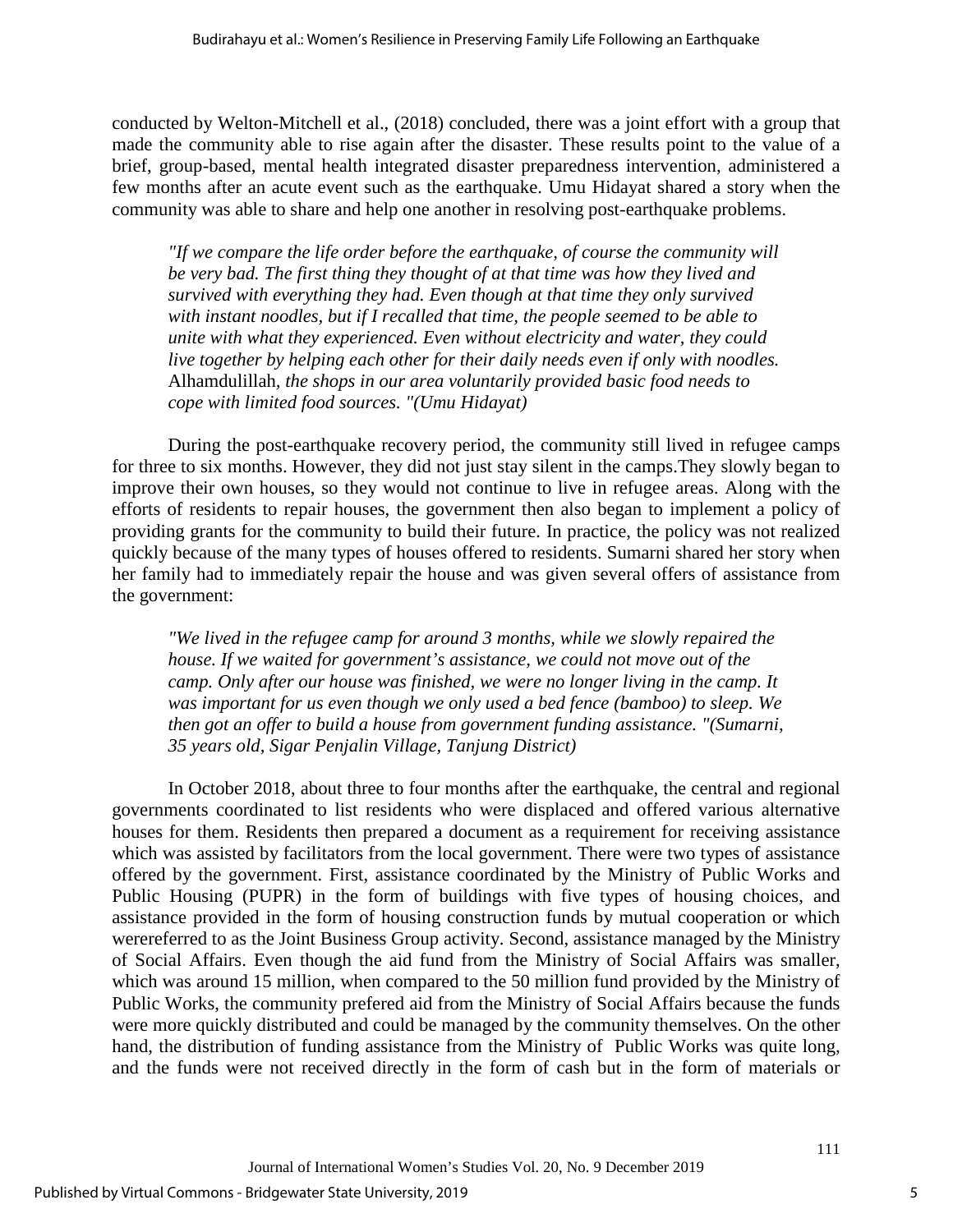building materials. Sumarni shared her experience about the choice of building a house with funds from the Ministry of Social Affairs:

*"We better took the 15 million rupiah assistance from the Ministry of Social Affairs than waiting for the 50 million rupiah house assistance program.We managed it ourselves to build a house to live, no longer waiting for the 50 million. I discussed it with my husband and then we decided to take 15 million, and then he had already built his house, Yes, if I was not mistaken, we occupied it by the end of January 2019. Even though we could not get the 50 million, but thank God, we could build a house.We continued to ask for the craftsmen to build the house with 15 million funds. "(Sumarni, 35 years old, Sigar Penjalin Village, Tanjung District)*

Behind the difficulties experienced by the community, the basic values of living together in the community—mutual cooperation and cooperation—turned out to have the power to unite them and greatly helped the community to quickly overcome the problems after the earthquake. A study conducted by Maarif et al., (2016) on social dimensions in handling earthquake disasters in the Pengalengan region, Bandung Regency, also found that earthquake disasters experienced by residents in the region also gave rise to a sense of togetherness, solidarity, mutual cooperation and assistance among the earthquake victims. However, the social solidarity built by the victims of the earthquake likely covered a small scope, which only developed in the area of group members who lived in refugee camps.

# **Post-Earthquake Women's Resilience**

Family life in the earthquake-affected area was ruined when the disaster struck residents in the island of Lombok. However women, particularly mothers, could act immediately and overcome their problmes in the midst of this chaotic condition. Various attempts were made by mothers in the North Lombok Regency to strengthen their families and communities in dealing with uncertain situations after the earthquake. The following described the various efforts of women and their families to survive, including their efforts to share and work together.

# *Mutual Help Among Nursing Mothers*

The affected people panicked when the earthquake struck, including mothers with babies. In a very limited situation, the mothers had dificulties in getting food and drink supplies. This fact is consistent with studies conducted by Yumarnia et al., (2014) in which post-disaster conditions create limited social protection for women, elderly and children in particular in to access food and health services increasing malnourishment incidences among them. However, some mothers took the initiative to mutually help each other in sharing breast milk for their children. The following was Umu Hidayat's experience when coordinating the mothers who could still breastfeed:

*"There were children who previously consumed canned milk. And when the earthquake hit and we had difficulty in getting canned milk, the babies continued to cry. Finally, we had the solution by giving the babies to suckle the milk of mothers whose age range was the same as the babies of the milk-mothers. It was*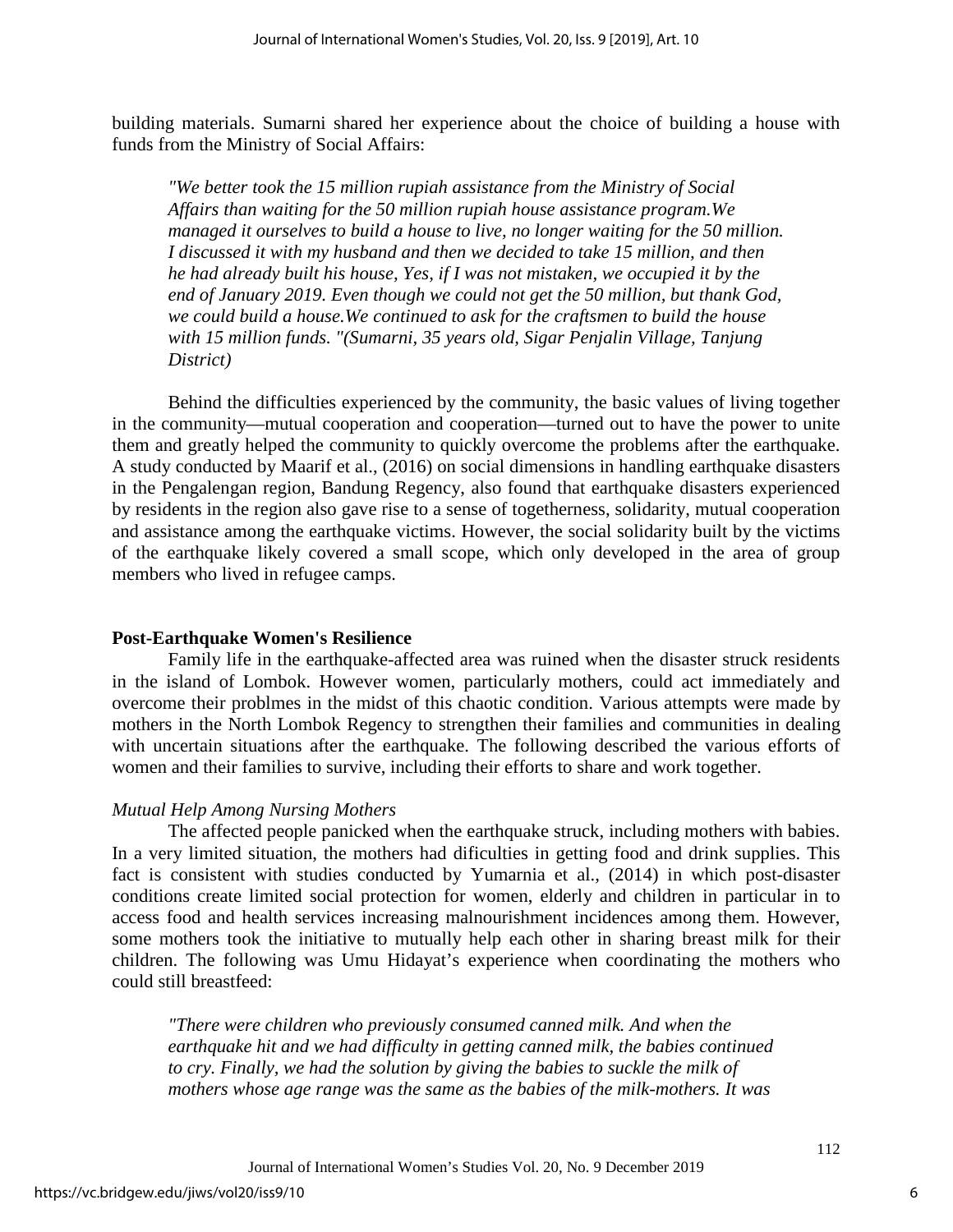*one of our solutions to help to give our children to breastfeed. However, we did it based on the sex of the suckling child with the biological child being breastfed. So when there was a mother with a baby girl, then the milk-mother also had a baby girl. "(Umu Hidayat)*

#### *Women Start Working Again to Help Families*

Besides helping and coordinating with each other, women in the earthquake area felt that they had to help their families. Asiah, a Gondang resident, shared her experience of encouraging mothers to immediately recover after the earthquake:

*"Women started thinking about how she and her family eat, child's education, education costs. Women were aware of these needs, as they finally made actions. They did everything to meet those various needs. For example, they participated in harvest of string beans and process of stripping groundnuts. They planted in the fields. Frankly, the role of women is fifty-fifty, not 30%, sometimes even women dominated." (Asiah, 50 years old, Gondang Village)* 

Women in Lombok were likely accustomed to working. Therefore, they started working again, particularly residents who had farming jobs, following the earthquake. The following was statement made by Asiah, who happened to be the administrator of a women's farmer group in the Gondang area:

*"We were still afraid of going to the rice fields shortly after the shock. We as administrators must appear even more powerful, not only in Gondang, but also in the whole Northern Lombok." (Asiah, 50 years old, Gondang Village)* 

Rina and Umu Hidayat experienced similar conditions. They acknowledged that many women in their villages were busy returning to work, going to the field, selling in markets, or other activities that could restore economic conditions after the earthquake. Indeed, they felt that the psychological trauma caused by the earthquake was difficult to forget immediately. But they did not remain silent contemplating their fate, so that within five months after the earthquake the community had returned to work in modest conditions to restore economic conditions. This situation does not only occur in Indonesia, as reported by the Guest Blogger for the Women and Foreign Policy Program (2017) with the title article "Women Rebuild Nepal Post-Earthquake", stating that women frequently assumed responsibility for rebuilding their homes and gathering food, shelter, clothing, and medicine for themselves and their families.

*"Just keeping busy. Mothers here were busy returning to work. Most of them worked in the fields and helping their husbands to work." (Rina, 25 years old, Gangga Subdistrict)* 

It turned out that working could eliminate post-earthquake trauma. The women could work in the rice fields, fields or open areas. Asiah shared the women's activities after the earthquake:

*"The way we recovered from trauma was by planting corn, vegetables, beans. The women were involved when there was a work in the fields together. If there was a*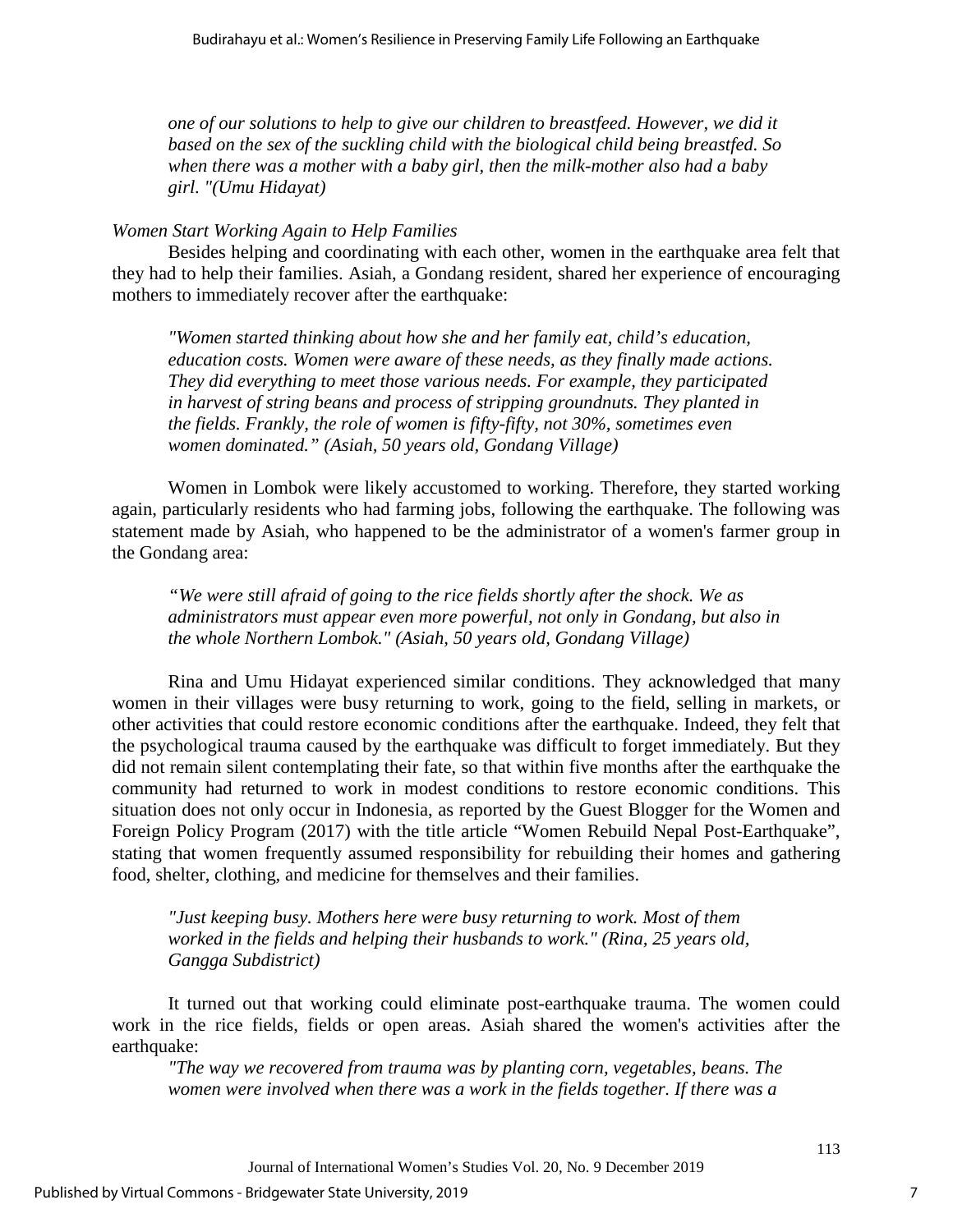*work at home, they also came as long as they got paid. There were also those becoming sellers, such as selling around and selling while sitting. Farming activities as trauma healing. Yes, the best trauma healing. They were afraid of the earthquake when taken to the mall or noisy places. But if they went to the rice fields, they could be calm because they were one with nature. In the morning, the nature is open. While we look north, we see the beach. They called it protecting the earth, they were close to the earth. They also take care of the earth. "(Mrs. Asiah, 50, Gondang Village)* 

The women's business after the earthquake was carried out, as was their custom before the shock, but with the makeshift conditions first. For women as cultivators or gardeners, when the harvest season arrived, they also went to the rice fields to harvest their crops such as vegetables. They brought the harvest directly to the market. Likewise, with mothers who used to sell fish satay or coconut oil, they also worked again with inadequate equipment and basic ingredients. As for mothers who did not work, as civil servants or those who had businesses in trading or gardening and farming, their post-earthquake activity helped the husband take care of their business, such as raising livestock. The following was a statement made by Sumarni who did not have a permanent job outside the home:

*"If I could not do business or anything, I'm just going to be a housewife, following my husband. I wanted to make a business. I also tried it but it failed, because maybe I made wrong decision, so I just helped my husband to become a farmer besides taking care of the household, children and husband as well. "(Ms. Sumarni, 35 years old, Sigar Penjalin Village, Tanjung District)* 

Even in uncertain situations, women still tried to recover, mainly by continuing to care for and help families. Sumarni shared her story that she still worked in the domestic sector:

*"Working at home, taking care of the children, taking care of the household. Indeed there were those becoming sellers, civil servants. But most women here were unemployed. We're just working caring for the family and waiting for the results of the husband." (Sumarni, 35 years old, Sigar Penjalin Village, Tanjung District)*

Meanwhile, men worked together to build houses for residents after the earthquake. But in the aftermath of the earthquake, many men worked as construction and farm laborers even though they had no experience. They were willing to work as long as they got paid and had food to survive.

#### *Reviving Women's Collective Business*

The rise of women victims in Lombok, apart from a high enthusiasm for life, was also caused by a fairly solid social capital where there were joint business activities in the field of saving-loan and agriculture. They called this joint business activity the Women Farmers Group, which was shaped like a cooperative, but legally was not in the form of a legal entity like a cooperative. Although the group did not have a legal entity, it had been well managed and received approval from the local government. The joint venture was actually organized in 2002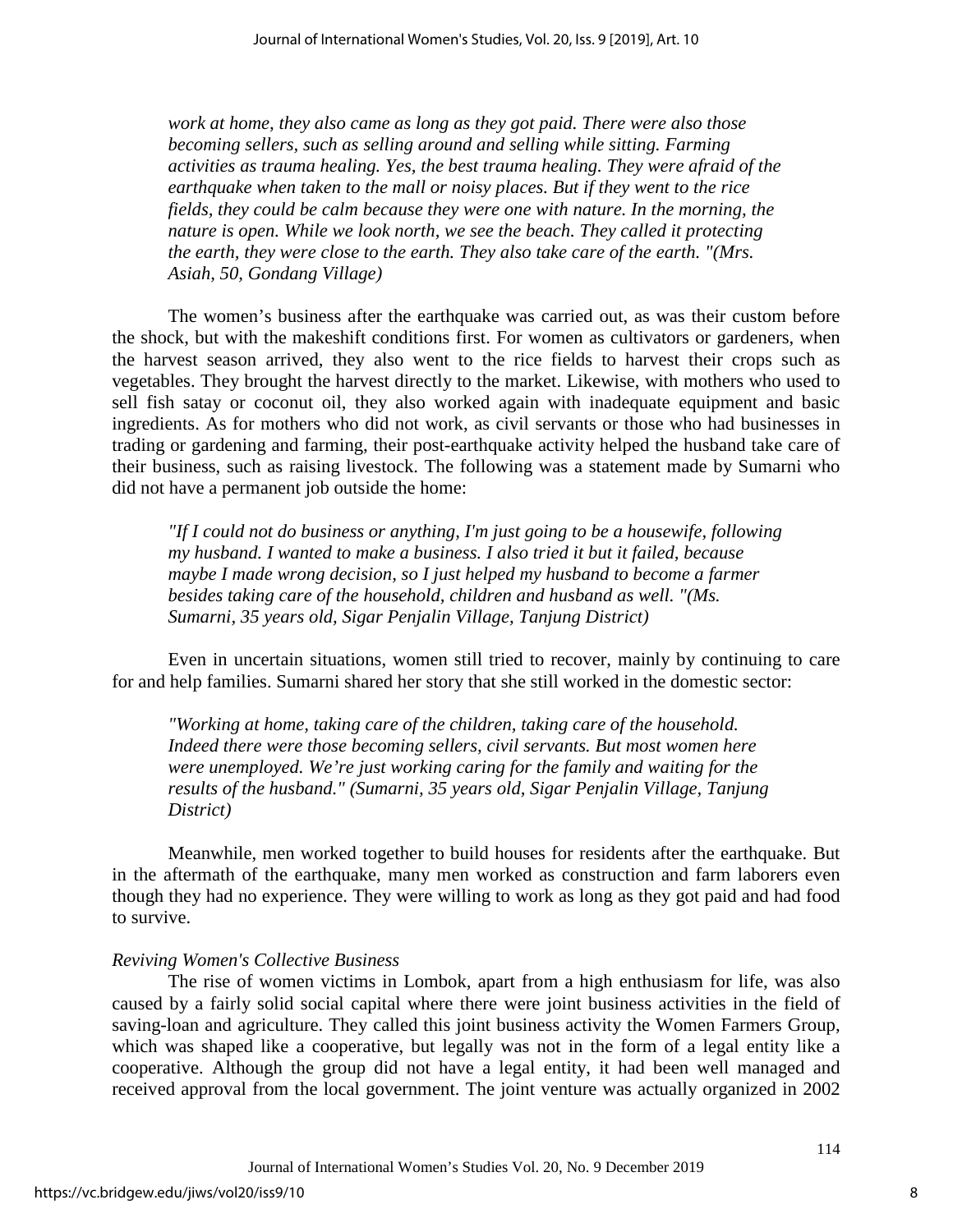by the Women's Coalition, a Non-Governmental Organization with work areas throughout Indonesia.The women in the North Lombok actively began forming the Women Farmers Group, and organized it in 2015. The driving force of this joint business activity was Mrs. Asiah from Gondang Village, Gangga District. Asiah shared the background for establishing the joint venture:

*"At first I wanted to encourage women in this region to be economically independent, even though we have husbands who also work. However, because the family's economic conditions are uncertain, especially since we are not highly educated, we need to work together to realize women's conditions for the better. I think that if women are not economically independent and have low education level, then who will help their children, especially to get nutritious food. If children are left not getting good nutrition, then in the end the children are also difficult to achieve higher education. Then how can parents direct their children to be smarter if the economic conditions of the family cannot be met. "(Asiah, 50 years old)*

Asiah's determination to form a joint business group was motivated by her awareness of moving women to become more independent as well as intense friendships and meetings with various organizations or women's movement groups, such as Women's Coalition, Institute for Women's Alternative Education (KAPAL Perempuan), Institute for Human Resources Improvement (LPSDM). In addition to her desire to invite women to be more empowered and independent, this joint business group founded by Asiah supports the government's program to prevent early marriage among the people of Lombok. Reviving women's collective business is in line with shared expectations throughout the world through Asia Pacific Economic Cooperation (APEC), which sees economic empowerment of women inpost-disaster reconstruction as one of the common agenda. Organizing women to take entrepreneurial activity to address food and livelihood security and the market is one of the women-led cooperatives initiated before the disaster (Chair & Osaki, 2015).

This joint venture group then developed into a kind of savings and loan cooperative and agricultural management. Before the earthquake struck this area, the members always held meetings once a month and could even have three to four meetings in this time. Their activities initially had no costs and they borrowed from money lenders. However, due to difficulties in paying loan installments, the group members then took the initiative to collect funds independently through membership fees for Rp 2,000 per person per month. The number of members of this joint business group in this region has reached 25 people. Before the earthquake, this joint venture already gathered Rp 30,000,000 from contribution fees, so members could borrow funds for their productive needs, such as buying plant seeds or for business capital for mothers who wanted to start a business.

This joint venture group provided more contribution to the community in the aftermath of the earthquake because mothers who were still traumatized by the earthquake were invited to cheer on their families. Agricultural activities they carried out collectively before the earthquake became very meaningful when they had to get back from the downturn caused by the earthquake. The following was Asiah's explanation of the availability of plant seeds they still stored, so they could directly work in the fields planting the remaining seeds after the earthquake: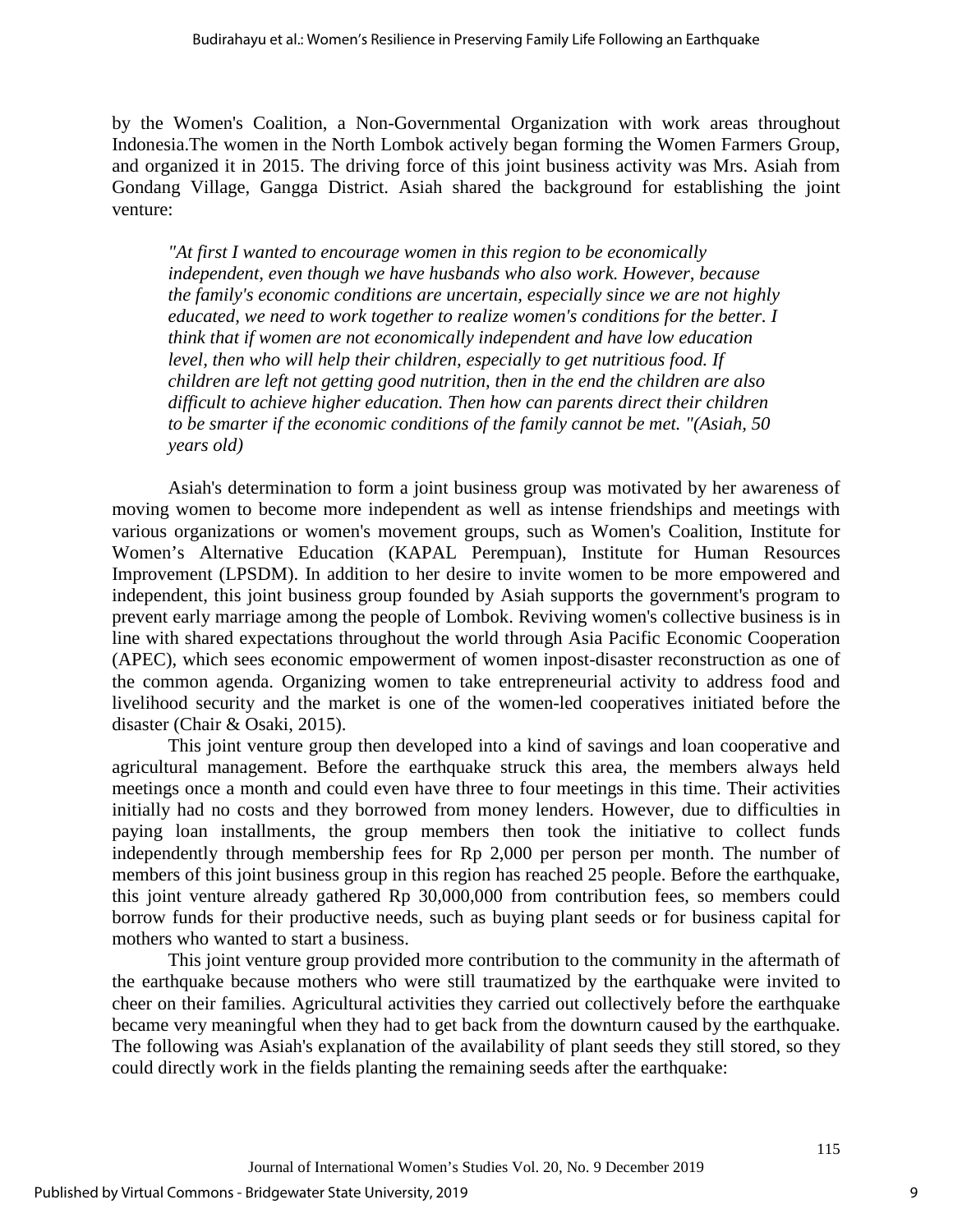*"Like yesterday after the earthquake, while other farmers had already used up their plant seeds, we still had seedlings available. We also had funds to give to members as their consumption money. There were also assistance from volunteers. Because we could not be as independent as we used to after the earthquake. We must also think what we have to do in the future." (Asiah, 50 years old).*

Because the basis of joint venture carried out by women in the North Lombok region was agriculture, the business activities included planting various kinds of agricultural products. The new activity they did before the earthquake, besides planting paddy and beans, was to plant various kinds of vegetables whose crops were made in turn. The aim was that group members could enjoy the results together even if they took turns. As for the plant seeds, they prepared themselves from the contribution fees collected every month. Meanwhile, government only provided assistance in the form of cucumber seeds, fertilizer and pest treatment from diseases. One of the mainstay vegetable products produced by this joint venture group was the Japanese cucumber which was favored by foreign tourists travelling to Lombok. The development of the joint venture did not revolve around the agricultural sector, but also on trading activities for local specialties, such fish satay, or becoming a laborer in the market.

The membership of this joint business activity was voluntary and opened with a minimum age of participants of 18 years old, and there were some members with disabilities. Interestingly, this group also accepted women from various occupational backgrounds, both in agriculture, trading on a micro scale, and fishermen. This joint business group continued to grow, even two weeks before the earthquake struck Lombok, Asiah claimed that the group continued to receive as many as 40 new members. With the large number of members of the joint business group, it was not difficult for the post-earthquake management of the organization to revive the spirit of its members to start working again. Asiah shared her experience when she and the administrators began to excite members in facing life after the earthquake:

*"Two weeks before the earthquake, new members continued to grow. But after the earthquake, we were only able to invite 40 members to revive. Some people had started working in rice fields to harvest beans. But there were more who were still afraid of going to the fields. Finally, members who were still traumatized by the earthquake were transported by trucks to the rice fields because at that time it was harvesting the groundnuts. We asked them to peel the nuts. If they could produce one sack of peeled nuts, we would pay thirty thousand rupiahs. That's one of our ways to get rid of trauma after the earthquake. It's a kind of trauma healing for them." (Asiah, 50 years old)* 

Based on the statements of mothers affected by the earthquake in North Lombok, it could be inferred that their strength to face disasters and their ability to survive post-earthquake was because they helped each other and maintained solidity among group members to jointly overcome various issues after the disaster.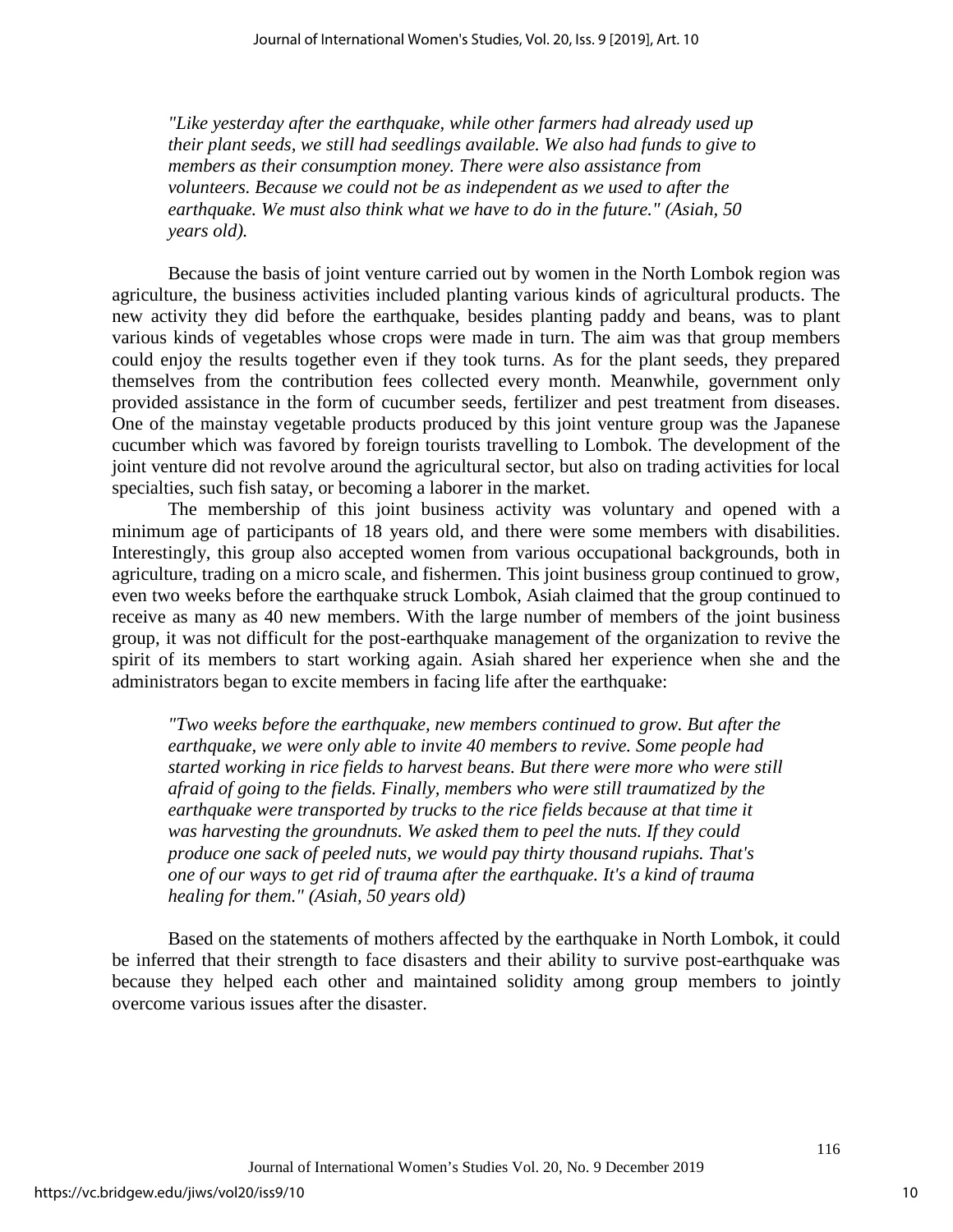# **Conclusion**

Theoretically, because of their socialization under patriarchy, women have greater ability to care for family and other members of the community. However, this is a problematic dilemma because their efforts are often not valued in the form of wages. But in the case of post-earthquake conditions, their ability to provide care and assistance, which provides services to families and communities, becomes valuable strengths for women in overcoming various post-disaster problems. Women's ability to care for their families may be solid because of the community's construction of women's roles in the domestic sector. However, this ability becomes something partiuclarly critical and special, especially when faced with a big problem in society, such as natural disasters. Their ability to provide care is no longer limited to the domestic or private sector, such as family, but is expanding and spearheading post-disaster community recovery efforts.

The other areas of women's resilience and strengths in North Lombok are their ability to build collectivity or togetherness through joint efforts which are necessary under chaotic social conditions emerging out of natural disasters. The activities carried out by women in their collectivity seem to aid in their ablity of heal from trauma. This is useful for women's resilience in facing disasters, and also for the family and society as a whole, because the rise of their joint business groups will resonate economically with the environment, which is still in a collapsed and uncertain condition.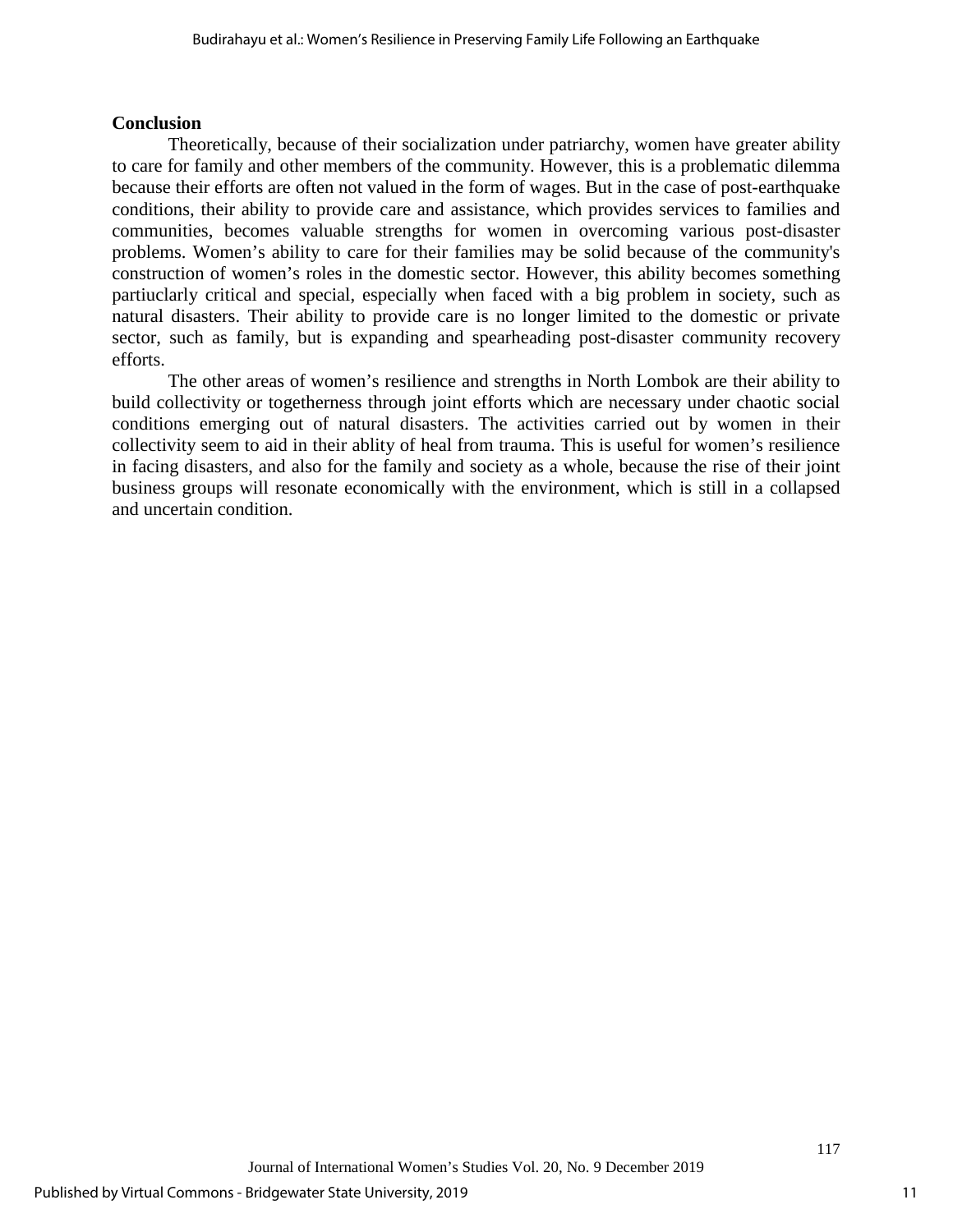# **References**

- Becker, Julia S., Paton, D., Johnston, David M., Ronan, Kevin R., & McClure, J. (2017). The role of prior experience in informing and motivating earthquake preparedness. *International Journal of Disaster Risk Reduction. 22*, 179-193. Doi: https://doi.org/10.1016/j.ijdrr.2017.03.006
- Chair, Y. Meguro., & Osaki, A. (2015). *Good Practices on Economic Empowerment of Women in Post-Disaster Reconstruction in Tohoku and the Asia-Pacific.* APEC Policy Partnership on Women and the Economy (PPWE): Gender Action Platform.
- Connell, R.W. (2009). *Gender in World Perspective.* Polity Press, Cambridge.
- Davis, Kathy., Evans, Mary., & Lorber, Judith. (2006). *Handbook of Gender and Women's Studies.* SAGE Publications Inc.: Thousand Oaks, California.
- Dube, Ernest., & Mhembwe, Smart. (2019). Heightening gender considerations for women in flood disaster response through resource allocation and distribution in Zimbabwe. *International Journal of Disaster Risk Reduction. 40*, 101281. Doi: <https://doi.org/10.1016/j.ijdrr.2019.101281>
- Fajarwati, Alia., Mei, Estuning T. W., Hasanatia, Surani., & Sari, I. M. (2016). The productive and reproductive activities of women as form of adaptation and post-disaster livelihood strategies in Huntap Kuwang and Huntap Plosokerep. *Procedia - Social and Behavioral Sciences. 227,* 370 – 377.
- Felix, E., You, S., Vernberg, E., & Canino, G. (2013). Family Influences on the Long-Term Post-Disaster Recovery of Puerto Rican Youth. *Journal of Abnormal Child Psychology. 41(1)*, 111-124. Doi: 10.1007/s10802-012-9654-3
- Ganapati, N. Emel. (2012). In Good Company: Why Social Capital Matters for Women. *Public Administration Review. 72(3),* 419–427. Doi: 10.111/j.1540-6210.2012. 02526.x
- Gokhale, Vasudha. (2008). Role of Women in Disaster Management: An Analytical Study with Reference to Indian Society. *The 14 the World Conference on Earthquake Engineering.*  October 12-17, 2008, Beijing, China.
- Guarnacci, Ugo. (2016). Joining the dots: Social networks and community resilience in postconflict, post-disaster Indonesia. *International Journal of Disaster Risk Reduction. 16,* 180-191. Doi:<https://doi.org/10.1016/j.ijdrr.2016.03.001>
- Guest Blogger for Women's and Overseas Policy Programs. (2017). Women Rebuilding Post-Earthquake Nepal. *Council on Foreign Relations*, 25 April 2017. Accessed 4 November 2019, at https://www.cfr.org/blog/women-rebuild-nepal-post-earthquake
- Hasan, Md. Robiul., Nasreen, Mahbuba., & Chowdhury, Md. ARif. (2019). Gender-inclusive disaster management policy in Bangladesh: A content analysis of national and international regulatory frameworks. *International Journal of Disaster Risk Reduction. 41,* 101324. Doi:<https://doi.org/10.1016/j.ijdrr.2019.101324>
- Hemachandra, K., Amaratunga, D., & Haigh, R. (2018). Role of women in disaster risk governance. *Procedia Engineering. 212,* 1187–1194. Doi: <https://doi.org/10.1016/j.proeng.2018.01.153>
- Hidayat, M. A. (2018). *BNPB: Korban Tewas Gempa Lombok Bertambah 259 Orang.* Viva.co.id. 10 Agustus 2018, diakses dari Wikipedia, 7 September 2019. [In Indonesia]
- Juth, V., Silver, R. C., Seyle, D. Conor., Widyatmoko, C. Siswa., & Tan, Edwin T. (2015). Post-Disaster Mental Health Among Parent–Child Dyads After a Major Earthquake in Indonesia. *Journal of Abnormal Child Psychology. 43(7),* 1309–1318. Doi: 10.1007/s10802-015-0009-8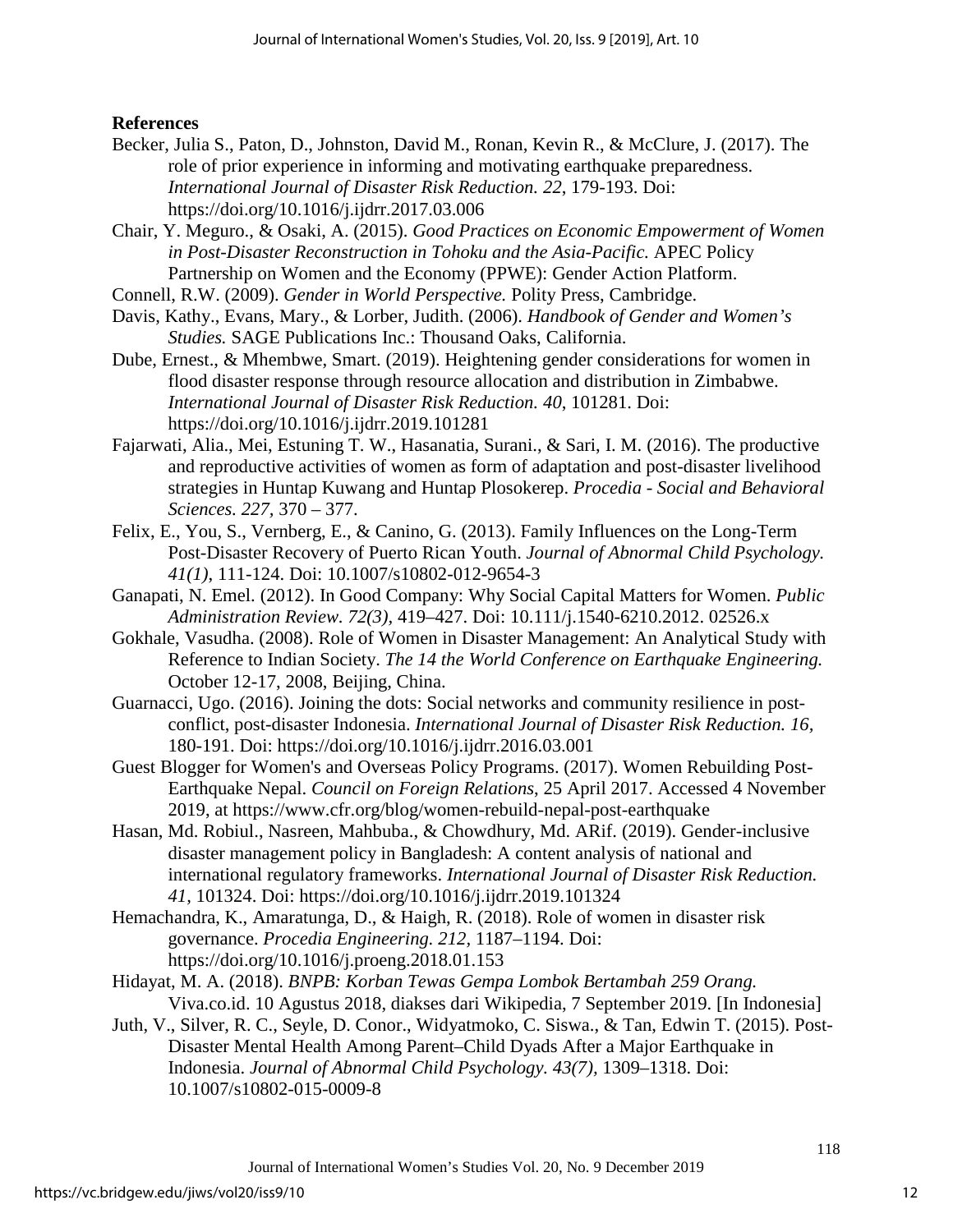- Kaplan, T. (1982). Female consciousness and collective action: The case of Barcelona, 1910- 1918. *Journal of Women in Culture and Societ. 7,* pp 545-566.
- Maarif, S., Kinseng, Rilus A., & Pramono, Rudy. (2016). Dimensi Sosial dalam Penanganan Bencana (Studi Kasus Penanganan Gempa Bumi di Kecamatan Pangalengan, Kabupaten Bandung). *Jurnal Riset Kebencanaan Indonesia. 2(2),* 95-105. [In Indonesia]
- Manyena, S. B. (2014). Disaster resilience: A question of 'multiple faces' and 'multiple spaces'? *International Journal of Disaster Risk Reduction. 8,* 11-9. <https://doi.org/10.1016/j.ijdrr.2013.12.010>
- Martono., Satino., Nursalam., Efendi, Ferry., & Bushy, Angeline. (2019). Indonesian nurses' perception of disaster management preparedness. *Chinese Journal of Traumatology. 22,*  41-46. Doi:<https://doi.org/10.1016/j.cjtee.2018.09.002>
- Moreno, Jenny., & Shaw, Duncan. (2018). Women's empowerment following disaster: a longitudinal study of social change. *Natural Hazards. 92(1),* 205-224. Doi: <https://doi.org/10.1007/s11069-018-3204-4>
- Pongponrat, K., & Ishii, K. (2018). Social vulnerability of marginalized people in times of disaster: Case of Thai women in Japan Tsunami 2011. *International Journal of Disaster Risk Reduction. 27,* 133–141. Doi:<https://doi.org/10.1016/j.ijdrr.2017.09.047>
- Puspitasari, A. E., Dewi, T. P., & Ruslanjari, Dina. (2018). Partisipasi Perempuan dalam Penanggulangan Bencana di Desa Pagerharjo, Kecamatan Samigaluh Kabupaten Kulonprogo. *Prosiding PIT ke-5 Riset Kebencaaan IABI Universitas Andalas.* Padang 2- 4 Mei 2018. [In Indonesia]
- Reyes, D. D., & Lu, J. Leilanie. (2016). Gender dimension in disaster situations: A case study of flood prone women in Malabon City, Metro Manila. *International Journal of Disaster Risk Reduction. 15,* 162-168. Doi:<https://doi.org/10.1016/j.ijdrr.2015.11.001>
- Tribun. (2018). *Sesar Naik Flores Penyebab Gempa Bali-NTB, Tahun 1917 Tercatat Pernah Mengguncang Bali.* 8 August 2018, diakses dari Wikipedia, 7 September 2019. [ In Indonesia]
- Sadewo, Joko. (2018). *Meninggal 381 Jiwa, Gempa NTB Diminta Jadi Bencana Nasional.*  Republika. 9 Agustus 2018, diakses dari Wikipedia, 7 September 2019. [ In Indonesia]
- Story, William T., Tura, H., Rubin, J., et al. (2018). Social capital and disaster preparedness in Oromia, Ethiopia: An evaluation of the "Women Empowered" approach. *Social Science & Medicine.* 111907. Doi:<https://doi.org/10.1016/j.socscimed.2018.08.027>
- Welton-Mitchell, C., James, L. E., Khanal N. S., & James, A. S. (2018). An integrated approach to mental health and disaster preparedness: a cluster comparison with earthquake affected communities in Nepal. *BMC Psychiatry. 18:* 296. Doi: https://doi.org/10.1186/s12888- 018-1863-z
- Widayatun & Fatoni, Z. (2013). Permasalahan Kesehatan dalam Kondisi Bencana: Peran Petugas Kesehatan dan Partisipasi Masyarakat. *Jurnal Kependudukan Indonesia. 8(1),* 37-52. [In Indonesia]
- Yesyca, M., Lase, F. J., & Anggraini, N. (2018). Mapping International Violence Against Women in the District of Nias. *Masyarakat, Kebudayaan, Politik, 31*(1), 24-35.
- Yumarnia, T., Amaratunga, D., & Haigh, R. (2014). Assessing Gender Vulnerability within Postearthquake Reconstruction: Case Study from Indonesia. *Procedia Economics and Finance. 18,* 763-771. Doi: https://doi.org/10.1016/S2212-5671(14)01000-4
- Yumbul, C., Wieling, E., & Celik, H. (2018). Mother–Child Relationships Following a Disaster: The Experiences of Turkish Mothers Living in a Container City After the 2011 Van